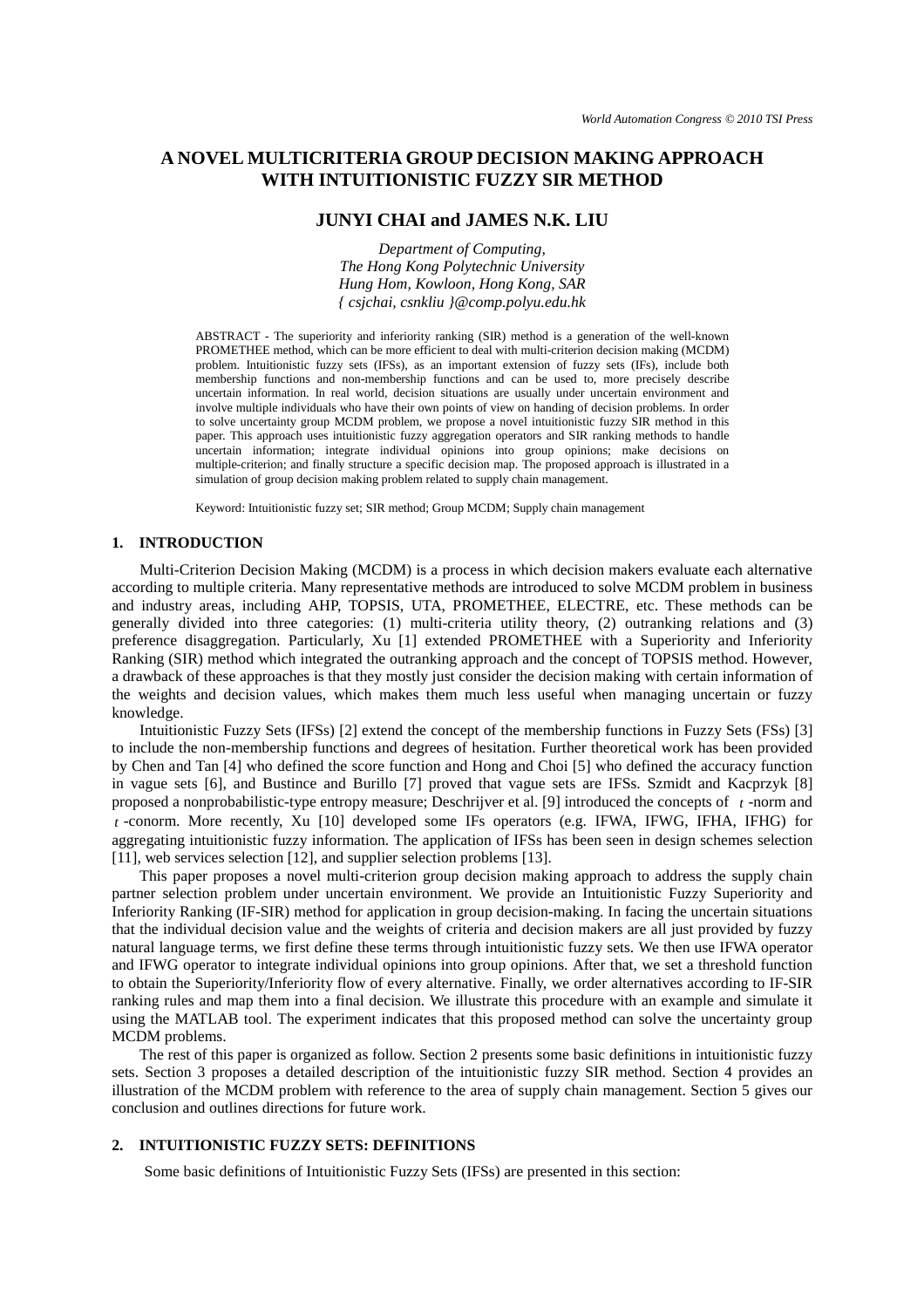*World Automation Congress © 2010 TSI Press*

- (1) Intuitionistic fuzzy set *A* in a finite set  $X(X = \emptyset)$  can be written as  $A = \{ \langle x, \mu_A(x), v_A(x) \rangle | x \in X \}$ , where:  $0 \le \mu_A + v_A \le 1$ ,  $x \in X$ ;  $\mu_A: X \to [0,1], x \in X \to \mu_A(x) \in [0,1]; \quad \nu_A: X \to [0,1], x \in X \to \nu_A(x) \in [0,1];$ The hesitation degrees:  $\pi_A = 1 - \mu_A - v_A$ ,  $x \in X$ .
- (2) Let  $a_1$  and  $a_2$  be Intuitionistic Fuzzy Number (IFN) of the set *X*. Other basic operations of IFSs [2] include: Complement:  $\overline{a} = (v_a, \mu_a)$  Eq. (1) Addition:  $a_1 \oplus a_2 = {\mu_{a_1} + \mu_{a_2} - \mu_{a_1} \mu_{a_2}, \nu_{a_1} \nu_{a_2}}$ ; Multiplication:  $a_1 \otimes a_2 = {\mu_{a_1} \mu_{a_2}, \nu_{a_1} + \nu_{a_2} - \nu_{a_1} \nu_{a_2}}$
- (3) De [14] defined two further operations: Multiple law:  $\lambda a = (1 - (1 - \mu_a)^{\lambda}, v_a^{\lambda})$ ,  $\lambda > 0$ ; Exponent law:  $a^{\lambda} = (\mu_a^{\lambda}, 1 - (1 - v_a)^{\lambda})$ ,  $\lambda > 0$
- (4) Chen and Tan [4] defined the Score Function:  $s(a) = \mu_a v_a$ .
- (5) Hong and Choi [5] defined the Accuracy Function:  $h(a) = \mu_a + v_a$ .
- (6) Xu [10] described the IFWA operator and IFWG operator, and developed a method for comparing two intuitionistic fuzzy numbers using  $s(a)$  and  $h(a)$ :
	- If  $s(a_1) < s(a_2)$ , then,  $a_1 < a_2$
- Eq. (2)
- If  $s(a_1) = s(a_2)$ , then, 1) If  $h(a_1) = h(a_2)$ , then  $a_1 = a_2$  2) If  $h(a_1) < h(a_2)$ , then  $a_1 < a_2$ 3) If  $h(a_1) > h(a_2)$ , then  $a_1 > a_2$

The group MCDM problem involves multiple individuals assessing alternatives based on multiple-criteria. In this paper, decision factors in group MCDM problem are formulated as shown in Table I.

| Decision factors                         | Formulation                                                                                                                                             |
|------------------------------------------|---------------------------------------------------------------------------------------------------------------------------------------------------------|
| Alternative sets                         | $Y_i = \{Y_1, Y_2, , Y_n\}$ $i = 1, 2, , n$                                                                                                             |
| Decision maker sets                      | $e_k = \{e_1, e_2, , e_n\}$ $k = 1, 2, , l$                                                                                                             |
| Criterion sets                           | $G_i = \{G_1, G_2, , G_m\}$ $j = 1, 2, , m$                                                                                                             |
| Decision maker weights                   | $W_k = (W_1, W_2, , W_l)^T$ $W_k = (u_k, v_k, \pi_k)$                                                                                                   |
| Criterion weights                        | $\omega_i = (\omega_1, \omega_2, , \omega_m)^T \quad \omega_i^{(k)} = (\mu_i^{(k)}, v_i^{(k)})$ ,                                                       |
| Individual decision matrix               | $d_{ii}^{(k)} = (\mu_{ii}^{(k)}, \nu_{ii}^{(k)})$ ,                                                                                                     |
| Group-integrated<br>decision information | Matrix: $\overline{d}_{ii} = (\overline{\mu}_{ii}, \overline{\nu}_{ii})$ , Weight: $\overline{\omega}_{i} = (\overline{\mu}_{i}, \overline{\nu}_{i})$ , |

#### **Table I. Formulation of decision factors.**

## **3. INTUITIONISTIC FUZZY SIR METHOD**

The intuitionistic fuzzy SIR method is given as following steps:

**Step 1.** Determine the individual measure degree  $\zeta_k$ 

The weights of decision makers are assigned in fuzzy natural language terms which are defined using intuitionistic fuzzy sets. Table II provides an example of the term measured on "Importance" and "Quality" at different levels.

| Level          | "Importance" Measure    | "Quality" Measure        | <b>IFNs</b>  |
|----------------|-------------------------|--------------------------|--------------|
| L1             | Extremely Important(EI) | Extremely Positive(EP)   | (1.00, 0.00) |
| L <sub>2</sub> | Great Important (GI)    | Absolutely Positive (AP) | (0.90, 0.10) |
| L <sub>3</sub> | Very Important (VI)     | Very Very Positive(VVP)  | (0.80, 0.10) |
| IA             | Important(I)            | Very Positive(VP)        | (0.70, 0.20) |
| L <sub>5</sub> | Median(M)               | Positive(P)              | (0.60, 0.30) |
| L6             | Less Important $(LI)$   | Median(M)                | (0.50, 0.40) |
| L7             | Unimportant(U)          | Negative(N)              | (0.40, 0.50) |
| L8             | Not Important(NI)       | Very Negative (VN)       | (0.05, 0.80) |
| L9             | Unconsidered(UC)        | Extremely Negative(EN)   | (0.00, 0.10) |

 **Table II. "Importance" and "Quality" ranked in Intuitionistic Fuzzy Sets**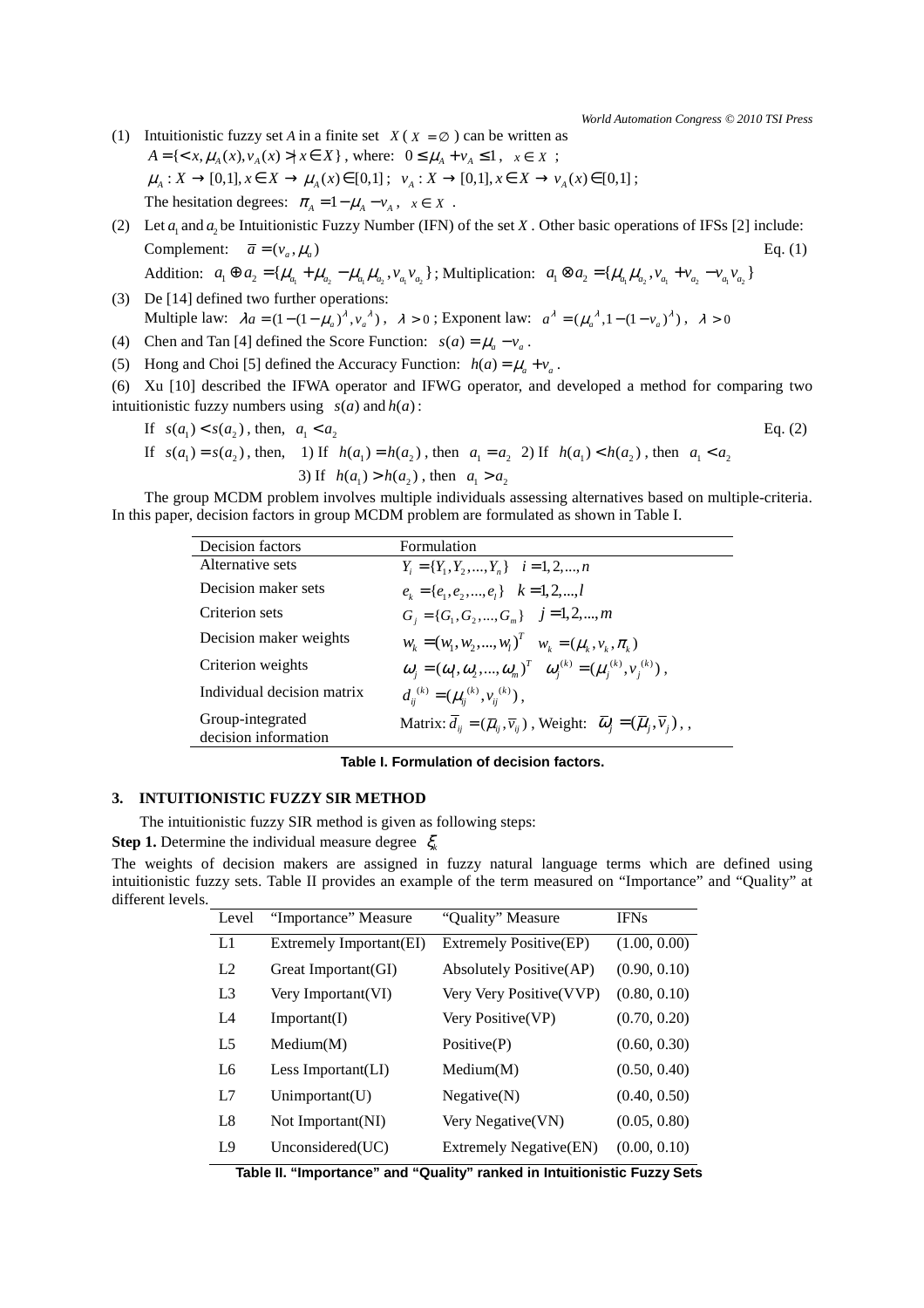Let  $w_k = (\mu_k, v_k, \pi_k)$  be the IFNs confirmed based on Table II. The Normalized Euclidean Distance [15] is obtained by:

$$
D_k(w_k, w^+) = \sqrt{\frac{1}{2} \left( (\mu_k - \mu^+)^2 + (v_k - v^+)^2 + (\pi_k - \pi^+)^2 \right)}
$$
 where  $w^+ = (\mu^+, v^+, \pi^+) = (1, 0, 0)$ . Eq. (3)  
The Similarity Measure [16] is then obtained by:

The Similarity Measure [16] is then obtained by:

 $\zeta_k(w_k, w^+) = D_k(w_k, w^+) / D_k(w_k, \overline{w}^+)$  where  $0 \le \xi_k(w_k, w^+) \le +\infty$ , and  $\overline{w}^+ = w^-$ 

In order to form this function into interval [0, 1], we transfer it as following function:

$$
\xi_{k}(w_{k}, w^{+}) = 1 - \frac{D_{k}(w_{k}, w^{+})}{D_{k}(w_{k}, w^{+}) + D_{k}(w_{k}, w^{-})} = \frac{D_{k}(w_{k}, w^{-})}{D_{k}(w_{k}, w^{+}) + D_{k}(w_{k}, w^{-})}
$$
\nwhere  $0 \leq \xi_{k}(w_{k}, w^{+}) \leq 1$  and if  $\xi_{k}(w_{k}, w^{+}) \to 1$ , then  $w_{l} \to w^{+} = (1, 0, 0)$ .

Finally, we obtain the vector of real numbers,  $\zeta_k = (\zeta_1, \zeta_2, ..., \zeta_l)^T$  as individual measure degrees. **Step 2.** Group integration

We use IFWA operator and IFWG operator to integrate individual opinions into group opinions as following. a) Individual decision matrix integration.

$$
\overline{d}_{ij} = IFWA_{\xi_k}(d_{ij}^{(1)}, d_{ij}^{(2)}, ..., d_{ij}^{(l)}) = \xi_1 d_{ij}^{(1)} \oplus \xi_2 d_{ij}^{(2)} \oplus ... \oplus \xi_l d_{ij}^{(l)}
$$
\n
$$
= (1 - \prod_{k=1}^j (1 - \mu_{ij}^{(k)})^{\xi_k}, \prod_{k=1}^j (\nu_{ij}^{(k)})^{\xi_k}) = (\overline{\mu}_{ij}, \overline{\nu}_{ij})
$$
\nEq. (5)

b) Individual criterion weights integration.

$$
\overline{\omega}_{j} = IFWG_{\xi_{k}}(\omega_{j}^{(1)}, \omega_{j}^{(2)}, ..., \omega_{j}^{(k)}) = (\omega_{j}^{(1)})^{\xi_{1}} \otimes (\omega_{j}^{(2)})^{\xi_{2}} \otimes ... \otimes (\omega_{j}^{(l)})^{\xi_{l}}
$$
  
= 
$$
(\prod_{k=1}^{l} (\mu_{j}^{(k)})^{\xi_{k}}, 1 - \prod_{k=1}^{l} (1 - v_{j}^{(k)})^{\xi_{k}}) = (\overline{\mu}_{j}, \overline{v}_{j})
$$
  

$$
=
$$

From this step, we obtain group-integrated decision matrix  $\overline{d}_{ii} = (\overline{\mu}_{ii}, \overline{\nu}_{ii})$  and the criterion weights  $\overline{\omega}_{i} = (\overline{\mu}_{i}, \overline{\nu}_{i})$ . **Step 3.** Obtain intuitionistic fuzzy Superiority/Inferiority matrix

**a**) Confirm the performance function  $g(Y_i)$ 

The group-integrated decision matrix can be written as  $d_{ij} = (\mu_{ij}, v_{ij}, \pi_{ij}) = (\bar{\mu}_{ij}, \bar{v}_{ij}, 1 - \bar{\mu}_{ij} - \bar{v}_{ij})$ .

We define  $g(Y_i)$  as the performance function. Using the Normalized Hamming Distance and Similarity Measure [15, 16], we can calculate  $g(Y_i)$  by:

$$
D_j(d_{ij}, d^+) = \frac{1}{2} \Big( |\mu_{ij} - \mu^+| + |\nu_{ij} - \nu^+| + |\pi_{ij} - \pi^+| \Big)
$$
 Eq. (7)

$$
g(Y_i) = \psi(d_{ij}, d^+) = \frac{D_j(d_{ij}, d^-)}{D_j(d_{ij}, d^+) + D_j(d_{ij}, d^-)},
$$
 Here,  $0 \le g(Y_i) \le 1$ , and if  $g(Y_i) \to 1$ , then  $d_{ik} \to d^+$ . Eq. (8)

**b**) Confirm the preference intensity  $P_k(Y_i, Y_i)$ 

We define  $P_k(Y_i, Y_i)$  as the preference intensity of alternative  $Y_i$  over alternative  $Y_i$ , with respect to the *k*th criterion.

$$
P_k(Y_i, Y_i) = \phi_k(g_k(Y_i) - g_k(Y_i)) = \phi_k(d) \quad i, t = 1, 2, ..., n, i \neq t, k = 1, 2, ..., l
$$
Eq. (9)

where  $\phi_k(d)$  is a non-decreasing function from the real number R to [0, 1]. Generally,  $\phi_k(d)$  can be chosen from six generalized threshold functions [17], or defined by decision makers themselves.

**c)** Obtain Superiority matrix and Inferiority matrix

For alternative  $Y_i$ , we obtain the intuitionistic fuzzy Superiority/Inferiority index and matrices.

Superiority index (S-index): 
$$
S_k(Y_i) = \sum_{i=1}^n P_k(Y_i, Y_i) = \sum_{i=1}^n \phi_k(g(Y_i) - g(Y_i))
$$
; S-matrix:  $S = (S_k(Y_i))_{n \times m}$  Eq. (10)

Inferiority index (I-index): 
$$
I_k(Y_i) = \sum_{i=1}^n P_k(Y_i, Y_i) = \sum_{i=1}^n \phi_k(g(Y_i) - g(Y_i))
$$
; I-matrix:  $I = (I_k(Y_i))_{n \times m}$  Eq. (11)  
\n**Step 4.** Obtain Superiority flow and Inferiority flow

We calculate the weighted Superiority flow and Inferiority flow as follows:

$$
\text{S-flow:} \qquad \phi^>(Y_i) = \sum_{j=1}^m \overline{\omega}_j S_j(Y_i) = IFWA_{S_j(Y_i)}(\overline{\omega}_1, \overline{\omega}_2, ..., \overline{\omega}_m)
$$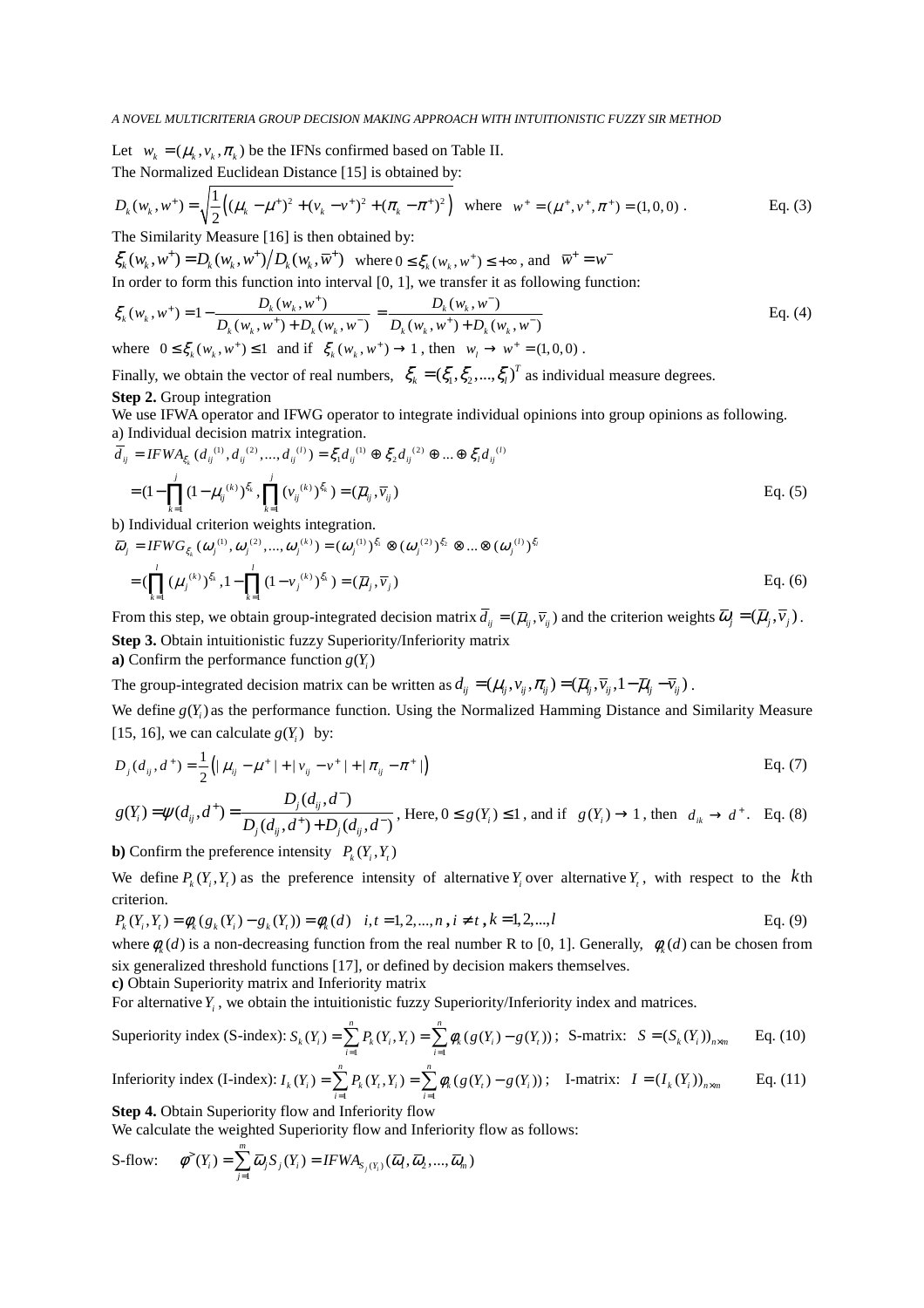$$
= (1 - \prod_{j=1}^{m} (1 - \overline{\mu}_j)^{S_j(Y_i)}, \prod_{j=1}^{m} \overline{\nu}_j^{S_j(Y_i)}) = (\mu^>(Y_i), \nu^>(Y_i))
$$
 Eq. (12)

I-flow: 
$$
\phi^{\leq}(Y_i) = \sum_{j=1}^{n} \overline{\omega}_j I_j(Y_i) = IFWA_{I_j(Y_i)}(\overline{\omega}_1, \overline{\omega}_2, ..., \overline{\omega}_m)
$$
  

$$
= (1 - \prod_{j=1}^{m} (1 - \overline{\mu}_j)^{I_j(Y_i)}, \prod_{j=1}^{m} \overline{\nu}_j^{I_j(Y_i)}) = (\mu^{\leq}(Y_i), \nu^{\leq}(Y_i))
$$
 Eq. (13)

Therefore, we obtain S-flow and I-flow of alternative  $Y_i$  as  $Y_i(\phi^>(Y_i), \phi^*(Y_i))$ .

Clearly, when the higher S-flow  $\phi^*(Y_i)$  and the lower I-flow  $\phi^*(Y_i)$ , alternative  $Y_i$  is better.

**Step 5.** The intuitionistic fuzzy SIR ranking rules

**a)** Confirm Superiority ranking and Inferiority ranking

The descending order of  $\phi^*(Y_i)$  is used to obtain the Superiority ranking (called S-ranking) by rule:

$$
Y_i P_z Y_k \text{ iff } \phi^>(Y_i) > \phi^>(Y_k) \text{ and } Y_i I_z Y_k \text{ iff } \phi^>(Y_i) = \phi^*(Y_k)
$$

Similarly, the ascending order of  $\phi^{\leq}(Y_i)$  is used to obtain the Inferiority ranking (called I-ranking) by rule:

$$
Y_i P_z Y_k \quad \text{iff} \quad \phi^{\leq}(Y_i) > \phi^{\leq}(Y_k) \quad \text{and} \quad Y_i I_z Y_k \quad \text{iff} \quad \phi^{\leq}(Y_i) = \phi^{\leq}(Y_k)
$$

**b)** Confirm the IF-SIR ranking

Combine S-ranking and I-ranking into a partial ranking structure  $R^* = \{P, I, R\} = R^* \cap R^*$  of two alternatives

 $Y_i$  and  $Y_k$  by applying the intersection principles:

- (1) The Preference relation *P* by rule:  $Y_i PY_k$  iff  $(Y_i P_s Y_k$  and  $Y_i P_s Y_k$  or  $(Y_i P_s Y_k$  and  $Y_i I_s Y_k$  or  $(Y_i I_s Y_k$  and  $Y_i P_s Y_k$
- (2) The Indifference relation *I* by rule:  $Y_i I Y_k$  iff  $(Y_i I_y Y_k$  and  $Y_i I_z Y_k$ )
- (3) The Incomparability relation *R* by rule:  $Y_i R Y_k$  iff  $(Y_i P_z Y_k$  and  $Y_k P_z Y_i$  or  $(Y_k P_z Y_i$  and  $Y_i P_z Y_k$ )

**Step 6.** Map the complete ranking and make decision

After determined every partial ranking structure of alternatives, we can map the complete IF-SIR ranking (including the relationships between any two of alternatives) for decision making.

#### **4. ILLUSTRATIVE EXAMPLE**

The major aims of Supply Chain Management (SCM) are to reduce business risk and production costs and improve customer services. There have been many studies on the problem of choosing supply chain partners [18], which is essentially a Multi-criterion Decision Making (MCDM) problem in which decision makers evaluate each alternative according to multiple criteria. With this in mind, suppose a company wishes to choose supply chain partner and five alternative companies  $(Y_i, i = 1, 2, 3, 4, 5)$  are being considered according to four criteria ( $G_j$ , *j* = 1, 2, 3, 4): Financial Situation ( $G_1$ ); Technology Performance ( $G_2$ ); Management Performance  $(G<sub>3</sub>)$ ; Service Performance  $(G<sub>4</sub>)$ 

Three supply chain experts ( $e_k$ ,  $k = 1,2,3$ ) evaluate the alternative companies by using fuzzy natural language. In the following, we use the proposed intuitionistic fuzzy SIR method to solve this uncertainty group MCDM problem.

**Step 1.** Determine the individual measure degree  $\zeta_k$ 

The importance of supply chain experts is described using fuzzy natural language which is defined by intuitionistic fuzzy sets (see Table II). Table III provides the weights of expert assigned by Intuitionistic Fuzzy Numbers (IFNs). We use Eq (3) and Eq (4) to calculate the individual measure degree:

$$
\xi_k = (1.0000, 0.8314, 0.7405)
$$

**Step 2.** Group integration process

Table IV shows the experts' individual decision matrix, and Table V shows the weights assigned to every criterion, which are all described by fuzzy natural language terms.

| Alternative | Expert       |            |              | Criterion  |                             |              | Experte "Importance" Measure + IFNs $(\mu_k, v_k, \pi_k)$ e e |                                  |
|-------------|--------------|------------|--------------|------------|-----------------------------|--------------|---------------------------------------------------------------|----------------------------------|
| Partner     |              | G,         | $G_{\gamma}$ | G,         | $G_{\scriptscriptstyle{A}}$ | $e, \theta$  | Extremely Importante                                          | $(1.0, 0.0, 0.0)$ $e^{-t}$       |
|             |              | VP.        | P            | <b>VVP</b> | <b>VP</b>                   | $e_{\alpha}$ | Very Importante                                               | $(0.8, 0.1, 0.1)$ <sup>o</sup> e |
|             | $e_{\gamma}$ | <b>VVP</b> | VP           | VР         | <b>VP</b>                   | $e_{i}$      | Importante                                                    | $(0.7, 0.2, 0.1)$ <sup>o</sup>   |
|             | $e_{2}$      | VP.        | P            | <b>VVP</b> | <b>VP</b>                   |              | Table III. The weight of experts on term "Importance"         |                                  |
|             | $e_{i}$      | P          | M            | VР         | P                           |              |                                                               |                                  |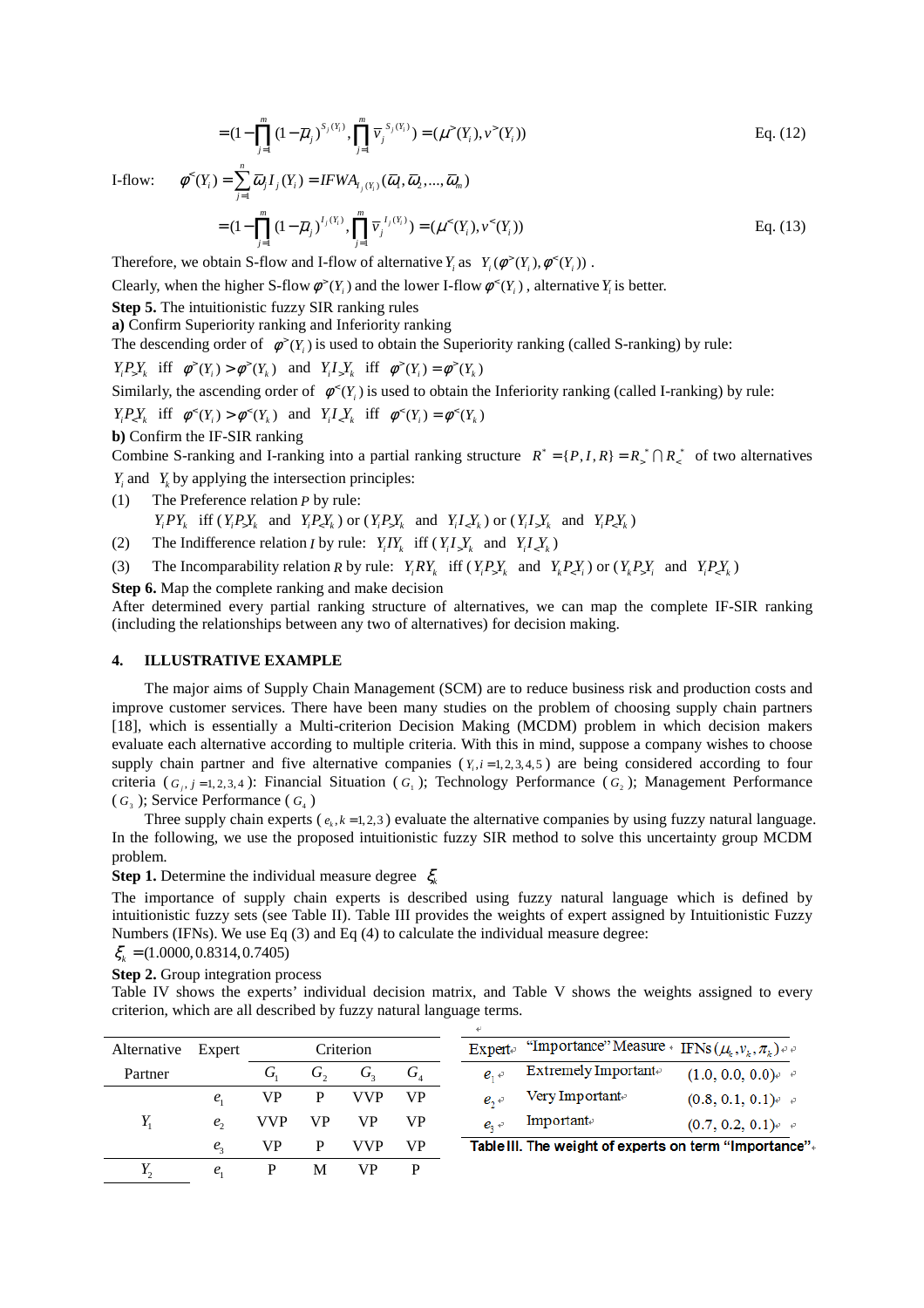|       | e <sub>2</sub> | VP          | P             | P          | M                        |          |                  |                      |                      |                                         |               |
|-------|----------------|-------------|---------------|------------|--------------------------|----------|------------------|----------------------|----------------------|-----------------------------------------|---------------|
|       | $e_{3}$        | M           | VP            | P          | P                        |          |                  |                      |                      |                                         |               |
|       | $e_{1}$        | AP          | <b>VVP</b>    | <b>VVP</b> | <b>VVP</b>               |          |                  |                      |                      |                                         |               |
| $Y_3$ | e <sub>2</sub> | <b>VVP</b>  | VP            | <b>VVP</b> | <b>VVP</b>               |          |                  |                      |                      |                                         |               |
|       | e <sub>3</sub> | <b>VVP</b>  | <b>VVP</b>    | <b>VP</b>  | <b>VP</b>                |          |                  |                      |                      |                                         |               |
|       | $e_{1}$        | P           | M             | <b>VVP</b> | <b>VP</b>                |          |                  |                      |                      |                                         |               |
| $Y_4$ | e <sub>2</sub> | VP          | M             | VP         | ${\bf P}$                | Expert   |                  |                      | Weight of criterion® |                                         | ₽             |
|       | $e_{3}$        | VP          | P             | <b>VP</b>  | ${\bf P}$                | ₽        | $\omega_{\rm e}$ | $\omega_{2}$         | $\omega_{\rm s}$     | $\omega$ <sub>4</sub> $\leftrightarrow$ |               |
|       | e <sub>1</sub> | M           | N             | <b>VP</b>  | M                        | $e_{i}$  | GI <sub>e</sub>  | $I_{\epsilon}$       | $VI_{\rm F}$         | $\mathbf{M}$ e                          | $\rightarrow$ |
| $Y_5$ | e <sub>2</sub> | $\mathbf P$ | М             | VP         | $\mathbf{P}$             | $e_2$    | $VI_{\rm F}$     | $M_{\rm e}$          | I₽                   | $I \circ$                               | $\rightarrow$ |
|       | $e_{3}$        | P           | M             | P          | M                        | $e_{3}$  | IΨ               | IΨ                   | $M_{\rm e}$          | $\mathbf{M}$ e                          | $\rightarrow$ |
| _     | . .            | . .         | $\sim$ $\sim$ |            | $\overline{\phantom{0}}$ | ________ |                  | $\sim$ $\sim$ $\sim$ |                      |                                         |               |

**Table IV. Individual decision matrix on term "Quality"**  Table V. Criteria weights on term "Importance".

Based on Table II and Table IV, we calculate the group-integrated decision matrix with Eq (5).

|  |  | $\begin{bmatrix} (0.9677, 0.0090) & (0.9254, 0.0323) & (0.9777, 0.0048) & (0.9548, 0.0159) \end{bmatrix}$                                                                                                                                             |
|--|--|-------------------------------------------------------------------------------------------------------------------------------------------------------------------------------------------------------------------------------------------------------|
|  |  | $(0.9120, 0.0399)$ $(0.9043, 0.0446)$ $(0.9289, 0.0301)$ $(0.8859, 0.0574)$                                                                                                                                                                           |
|  |  | $\overline{d}_{ij} = (\overline{\mu}_{ij}, \overline{v}_{ij}) = \begin{vmatrix} (0.9920, 0.0027) & (0.9777, 0.0048) & (0.9785, 0.0045) & (0.9785, 0.0045) \\ (0.9397, 0.0239) & (0.8574, 0.0766) & (0.9699, 0.0080) & (0.9289, 0.0301) \end{vmatrix}$ |
|  |  |                                                                                                                                                                                                                                                       |
|  |  | $(0.8816, 0.0603)$ $(0.7982, 0.1184)$ $(0.9441, 0.0215)$ $(0.8603, 0.0746)$                                                                                                                                                                           |

Based on Table II and Table V, we calculate the group-integrated weights of criteria with Eq (6).  $\overline{\omega}_i = (\overline{\mu}_i, \overline{v}_i) = ((0.9892, 0.0022), (0.9309, 0.0284), (0.9560, 0.0133), (0.8900, 0.0532))$ 

**Step 3.** Obtain intuitionistic fuzzy S-matrix and I-matrix

a) We use Eq (7) and Eq (8) to obtain the performance function  $g_k(Y_i)$ :

|                                                                                                                                                                                                      | $G_2$ $G_3$ |                                             |
|------------------------------------------------------------------------------------------------------------------------------------------------------------------------------------------------------|-------------|---------------------------------------------|
|                                                                                                                                                                                                      |             | $Y_1$ [(0.9684) (0.9284) (0.9781) (0.9561)] |
| $g_k(Y_i) = \psi(d_{ij}, d^+) = Y_3 \begin{pmatrix} (0.9160) & (0.9090) & (0.9317) & (0.8920) \ (0.9920) & (0.9781) & (0.9789) & (0.9789) \ (0.9418) & (0.8662) & (0.9706) & (0.9317) \end{pmatrix}$ |             |                                             |
|                                                                                                                                                                                                      |             |                                             |
|                                                                                                                                                                                                      |             |                                             |
|                                                                                                                                                                                                      |             | $Y_{s}$ (0.8881) (0.8137) (0.9460) (0.8688) |

b) We set the threshold criterion function as

 $\begin{cases} 0.01 & \text{if } d > 0 \end{cases}$  $\phi_k(d) = \begin{cases} 0.00 & \text{if } d \leq 0 \end{cases}$  $\begin{cases} 0.00 & \text{if} \quad d \leq \end{cases}$ 

**Step 4.** Obtain S-flow and I-flow

The S-flow can now be calculated using Eq (12) and the I-flow can be calculated using Eq (13) (see Table VI).

| Alternative | S-flow<br>$(\phi^>(Y_i))$                                  | $s(\phi^>(Y_i))$ | I-flow<br>$(\phi^{\leq}(Y_i))$ | $s(\phi^{\leq}(Y_i))$ |
|-------------|------------------------------------------------------------|------------------|--------------------------------|-----------------------|
| $Y_{1}$     | (0.3134, 0.6017)                                           | $-0.2883$        | (0.1178, 0.8442)               | $-0.7264$             |
| $Y_2$       | (0.1138, 0.8506)                                           | $-0.7368$        | (0.3164, 0.5971)               | $-0.2807$             |
| $Y_{3}$     | (0.3942, 0.5079)                                           | $-0.1137$        | (0.0000, 1.0000)               | $-1$                  |
| $Y_4$       | (0.1636, 0.7852)                                           | $-0.6216$        | (0.2758, 0.6469)               | $-0.3711$             |
| $Y_{5}$     | (0.0308, 0.9577)<br>— <u>— видон</u> в население се против | $-0.9269$        | (0.3750, 0.5304)               | $-0.1554$             |

# **Table VI. S-flow and I-flow of alternatives**

# **Step 5.** The IF-SIR ranking

Based on the data in Table VI, we use Eq (2) and the IF-SIR rules to rank alternative partners. We get the descending order of S-flow as:  $s(\phi^*(Y_3)) > s(\phi^*(Y_1)) > s(\phi^*(Y_4)) > s(\phi^*(Y_2)) > s(\phi^*(Y_5))$ Therefore, the superiority ranking can be obtained as:  $R^*$ :  ${Y_3} \rightarrow {Y_1} \rightarrow {Y_4} \rightarrow {Y_2} \rightarrow {Y_5}$ We get the ascending order of I-flow as:  $s(\phi^*(Y_3)) < s(\phi^*(Y_1)) < s(\phi^*(Y_4)) < s(\phi^*(Y_2)) < s(\phi^*(Y_5))$